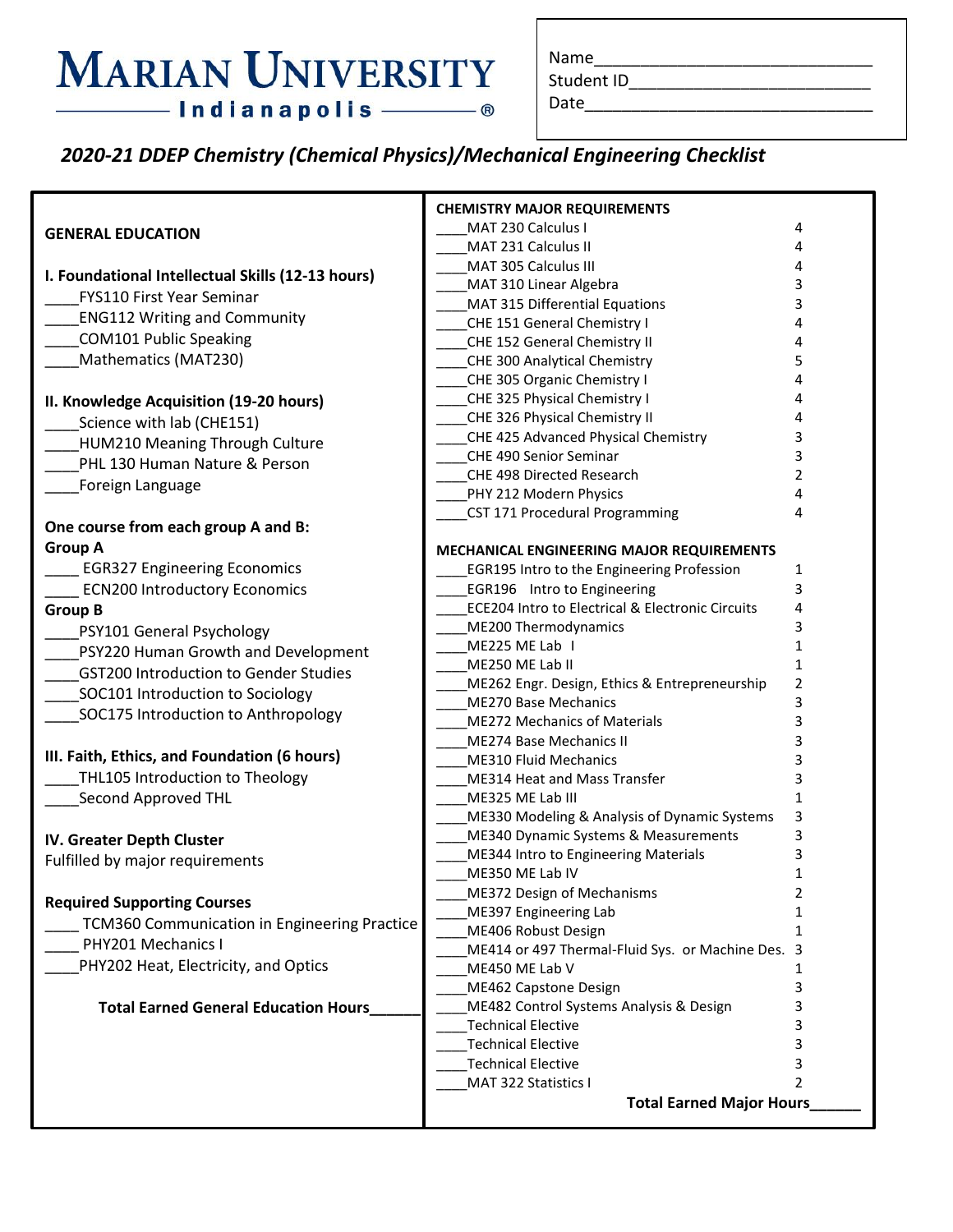## **MARIAN UNIVERSITY**  $\overline{\phantom{0}}$  Indianapolis  $\overline{\phantom{0}}$

### **2020-21 Dual-Degree Engineering Major B.S. Chemistry with concentration in Chemical Physics & B.S. Mechanical Engineering Sample Five-Year Plan**

| <b>Year One</b>                   |                        |                               |                             |                           |                               |
|-----------------------------------|------------------------|-------------------------------|-----------------------------|---------------------------|-------------------------------|
| <b>Fall Semester</b>              |                        |                               | <b>Spring Semester</b>      |                           |                               |
| <b>Requirement Category</b>       | Course                 | <b>Credit</b><br><b>Hours</b> | <b>Requirement Category</b> | Course                    | <b>Credit</b><br><b>Hours</b> |
| <b>First Year Seminar</b>         | <b>FYS 110</b>         | 3                             | Major                       | <b>MAT 231</b>            | 4                             |
| Major                             | <b>MAT 230</b>         | 4                             | Major                       | <b>CHE 152</b>            | 4                             |
| Major                             | <b>CHE151</b>          | 4                             | Major                       | <b>PHY201</b>             | 4                             |
| Major                             | <b>EGR196</b>          | 3                             | <b>General Education</b>    | <b>ENG 112</b>            | 3                             |
| Major                             | <b>EGR195</b>          | $\mathbf{1}$                  | <b>General Education</b>    | <b>THL105</b>             | 3                             |
| <b>General Education</b>          | COM101                 | 3                             |                             |                           |                               |
| <b>Semester Hours</b>             | 18                     |                               | <b>Semester Hours</b>       | 18                        |                               |
| <b>Cumulative Hours</b>           | 18                     |                               | <b>Cumulative Hours</b>     | 36                        |                               |
|                                   |                        |                               | <b>Year Two</b>             |                           |                               |
|                                   | <b>Fall Semester</b>   |                               |                             | <b>Spring Semester</b>    |                               |
| <b>Requirement Category</b>       | Course                 | <b>Credit</b>                 | <b>Requirement Category</b> | Course                    | <b>Credit</b>                 |
|                                   |                        | <b>Hours</b>                  |                             |                           | <b>Hours</b>                  |
| Major                             | <b>MAT 305</b>         | 4                             | Major                       | <b>CHE 326</b>            | 4                             |
| Major                             | <b>PHY202</b>          | 4                             | Major                       | <b>MAT315</b>             | 3                             |
| Major                             | ME200                  | 3                             | Major                       | <b>ECE204</b>             | 4                             |
| Major                             | ME270                  | 3                             | Major                       | ME274                     | 3                             |
| Major                             | <b>CHE 325</b>         | 4                             | Major                       | <b>CST 171</b>            | 3                             |
| <b>Semester Hours</b>             | 18                     |                               | <b>Semester Hours</b>       | 17                        |                               |
| <b>Cumulative Hours</b>           | 54                     |                               | <b>Cumulative Hours</b>     | 71                        |                               |
|                                   |                        |                               | <b>Year Three</b>           |                           |                               |
|                                   | <b>Fall Semester</b>   |                               | <b>Spring Semester</b>      |                           |                               |
| <b>Requirement Category</b>       | Course                 | Credit                        | <b>Requirement Category</b> | Course                    | <b>Credit</b>                 |
|                                   |                        | <b>Hours</b>                  |                             |                           | <b>Hours</b>                  |
| Major                             | ME330                  | 2                             | Major                       | <b>PHY 212</b>            | 4                             |
| Major                             | ME225/262              | 3                             | Major                       | ME340                     | 3                             |
| Major                             | ME310/325              | 4                             | Major                       | ME272                     | 3                             |
| Major                             | <b>CHE 425</b>         | 3                             | <b>General Education</b>    | <b>EGR327</b>             | 3                             |
| Major                             | <b>MAT 211</b>         | $\mathbf{1}$                  | <b>General Education</b>    | Second THL                | 3                             |
| Major                             | <b>MAT322</b>          | 3                             | Major                       | ME 350                    | 1                             |
| Major                             | ME 250                 | 1                             |                             |                           |                               |
| <b>Semester Hours</b>             | 17                     |                               | <b>Semester Hours</b>       | 17                        |                               |
| <b>Cumulative Hours</b>           | 88                     |                               | <b>Cumulative Hours</b>     | 105                       |                               |
|                                   |                        |                               | <b>Year Four</b>            |                           |                               |
| <b>Fall Semester</b>              |                        | <b>Spring Semester</b>        |                             |                           |                               |
| <b>Requirement Category</b>       | Course                 | <b>Credit</b>                 | <b>Requirement Category</b> | Course                    | <b>Credit</b>                 |
|                                   |                        | <b>Hours</b>                  |                             |                           | <b>Hours</b>                  |
| Major<br><b>General Education</b> | ME314<br><b>TCM360</b> | 3<br>$\overline{2}$           | Major<br>Major              | ME414/497<br>ME 344       | 3<br>$\mathfrak{Z}$           |
| <b>General Education</b>          | GST/PSY/SOC            | 3                             | Major                       | ME 372                    | 3                             |
| Major                             | <b>CHE 300</b>         | 5                             | <b>General Education</b>    | Foreign Language          | 4                             |
| Major                             | <b>CHE 425</b>         | 3                             | Major                       | <b>Technical Elective</b> | 3                             |
|                                   |                        |                               | Major                       | ME 450                    | 1                             |
| <b>Semester Hours</b>             | 16                     |                               | <b>Semester Hours</b>       | 17                        |                               |
|                                   |                        |                               |                             |                           |                               |